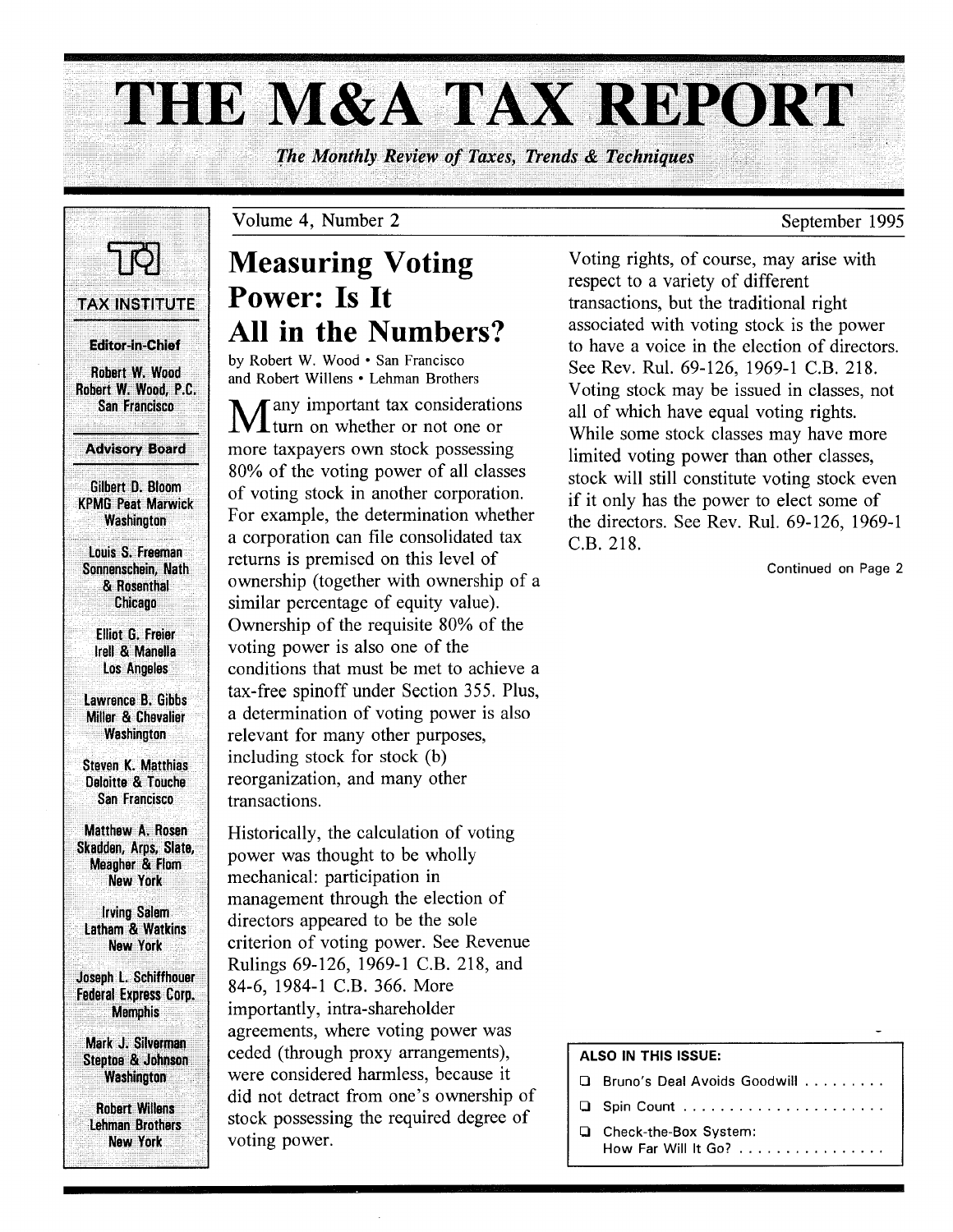# **MEASURING POWER** Continued from Page 1

When stock possesses only contingent voting rights, however, the stock will not be treated as voting stock unless those contingencies have already occurred. See Rev. Rul. 72-72, 1972-1 C.B. 104. The same holds true for instruments that are convertible into voting stock upon the occurrence of some contingency. See Rev. Rul. 69-91, 1969-1 C.B. 106. Similarly, warrants or stock rights do not constitute voting stock until they are actually exercised. The mere contingency occurring or the time for exercise arriving will not by themselves be sufficient to transform these instruments into voting stock. See *Helvering* v. *Southwest Consolidated Corp.,* 315 U.S. 194 (1942), *rehearing denied, 316*  U.S. 710 (1942).

# **Weighted Voting?**

Now, however, we find that measurement of voting power is no longer a mechanical proposition. Thus, in LTR 9252002, a corporation was able to elect directors who could cast 80% of the votes of the board. However, the corporate charter was concurrently amended to place certain matters beyond the board's power to decide through regular voting. In these specified cases, a majority vote of each *class* of directors was required. How should voting power be measured here?

The IRS concluded that where a board's powers are restricted, voting power cannot be determined mechanically. In such cases, the facts must be examined to determine whether the companies linked by such voting rights are, in substance, affiliated. In LTR 9252002, due to the restrictions imposed on the board's power, the companies were held not to be affiliated because the corporation with the "high vote" stock was unable to exercise management control of the investee.

Letter rulings (such as No. 9252002), of course, may not be viewed as the bellweather of all tax authority, though they do routinely indicate IRS posture on issues. It may therefore be more significant that the Tax Court, in *INI, Inc.* v. Commissioner, T.C. Memo 1995-112, recently accorded significance to intra-shareholder voting arrangements for purposes of measuring ownership of voting power. In effect, the Tax Court in that case ruled that a subsidiary had departed from a consolidated group-even though the parent continued to own all its stock-where the parent had executed an irrevocable proxy (in favor of a third party) to vote the stock.

To be sure, the affiliation test under Section 1504(a) has long turned on the beneficial ownership of the stock, rather than on bare legal title. Corporations that are in effect one business unit because of their actual or beneficial ownership have been allowed to file a consolidated return, regardless of who is the record owner of the stock. See *Miami National Bank v. Commissioner*, 67 T.C. 793 (1977). Indeed, perhaps fearful that the consolidation concept could be manipulated, the courts have indicated that if consolidation could turn on mere legal or record ownership, then corporations with no real common ownership or economic relationship could consolidate their income and deductions, in clear violation of the statutory purpose of the consolidation provisions. See *Lavenstein Corp.* v. *Commissioner,* 25 F.2d 375 (4th eir. 1928). The question in the *INI* case was therefore whether beneficial ownership of stock had been transferred, and at what point.

# **Substance and Practical Control**

The Tax Court's opinion in *INI* spends considerable time revealing principles of applicable state law, the effect of proxies, both revocable and irrevocable, and other such nitty-gritty. It may be relevant, as was argued in *INI,* how the parties treat the relationship. For example, in *INI,* the taxpayer corporation attempted to prove that there had been no deconsolidation before a particular date by establishing that one individual was still writing checks on a particular corporation's accounts after the pertinent date. Although the Tax Court did not accept this particular argument, many times the

The M&A Tax Report is published monthly by Tax Institute, P.O. Box 192026, San Francisco, CA 94119, Tel. 415-566-5111 or 1-800-852-5515, Fax 415-566-7310. Copyright @ 1995 by Tax Institute. All rights reserved. No part of this newsletter may be reproduced in any form by microfilm, xerography, or otherwise, or incorporated into any information retrieval system, without the written permission of the copyright owner. Reprints of current and past articles are available. Inquiries regarding reprints and permissions should be addressed to Reprint Editor; Tax Institute, P.O. Box 192026, San Francisco; CA 94119. This publication is designed to provide accurate and authoritative information

in regard to the subject matter covered. It is sold with the understanding that neither the publisher nor the authors are engaged in rendering financial, legal, accounting, tax, or other professional service. If financial, legal, accounting, tax or other expert assistance is required, the services of a competent professional should be sought. Subscription price: USA, U.S. possessions and Canada-\$275 annually; elsewhere-\$326 annually. Direct aditorial and subscription inquiries to Tax Institute, P.O. Box 192026, San Francisco, CA 94119.